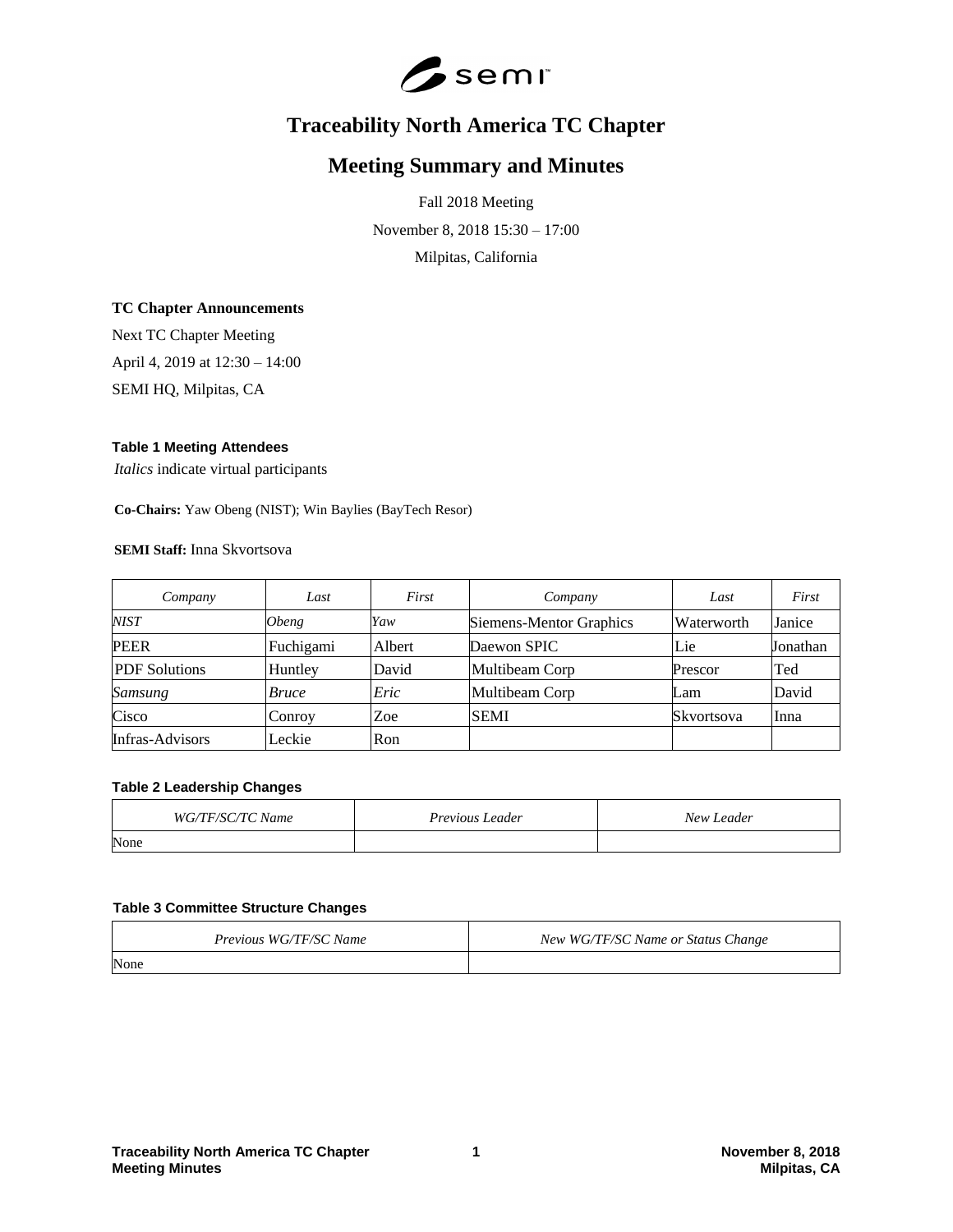

#### **Table 4 Ballot Results**

| Document # | Document Title                                                                                                            | Committee Action                 |
|------------|---------------------------------------------------------------------------------------------------------------------------|----------------------------------|
| 6428       | Reapproval to SEMI T3-1213, Specification for Wafer Box Labels                                                            | <b>passed</b>                    |
| 6429       | Reapproval to SEMI T4-0301 (Reapproved 1213), Specification for 150 mm and 200 mm passed<br>Pod Identification Dimensions |                                  |
| 6450       | New Standard – Specification for Single Device Traceability for the Supply Chain                                          | passed with editorial<br>changes |

#1 **Passed** ballots and line items will be submitted to the ISC Audit & Review Subcommittee for procedural review.

#2 **Failed** ballots and line items were returned to the originating task forces for re-work and re-balloting or abandoning.

#### **Table 5 Activities Approved by the GCS between meetings of the TC Chapter**

|      | Type         | <i>SC/TF/WG</i> | <b>Details</b>                                                                   |
|------|--------------|-----------------|----------------------------------------------------------------------------------|
| 6448 | <b>SNARF</b> | <b>EMT TF</b>   | New Standard – Specification for Equipment and Materials Label                   |
| 6449 | <b>SNARF</b> | EMT TF          | New Standard – Specification for Equipment and Materials Part Traceability       |
| 6450 | <b>SNARF</b> | <b>SDT TF</b>   | New Standard – Specification for Single Device Traceability for the Supply Chain |

#### **Table 6 Authorized Activities**

Listing of all revised or new SNARF(s) approved by the Originating TC Chapter.

|      | <i>Type</i>  | <i>SC/TF/WG</i> | Details                                                                                                                                                        |
|------|--------------|-----------------|----------------------------------------------------------------------------------------------------------------------------------------------------------------|
| 6471 | <b>SNARF</b> | <b>SDT TF</b>   | Line Item Revision to New Standard (designation TBD)– Specification for Single<br>Device Traceability for the Supply Chain<br>New SNARF approved at TC meeting |

#1 SNARFs and TFOFs are available for review on the SEMI Web site at: <http://downloads.semi.org/web/wstdsbal.nsf/TFOFSNARF>

## **Table 7 Authorized Ballots**

|      | When | TTT<br>. . | Details |
|------|------|------------|---------|
| None |      |            |         |

#### **Table 8 SNARF(s) Granted a One-Year Extension**

|      | $\tau\tau$<br>. . | Title | $\overline{\phantom{a}}$<br><i><b>Expiration Date</b></i> |
|------|-------------------|-------|-----------------------------------------------------------|
| None |                   |       |                                                           |

#### **Table 9 SNARF(s) Abolished**

|      | $\tau\tau$<br>11 | Title |
|------|------------------|-------|
| None |                  |       |

#### **Table 10 Standard(s) to receive Inactive Status**

| <b>Standard Designation</b> | Title |
|-----------------------------|-------|
| None                        |       |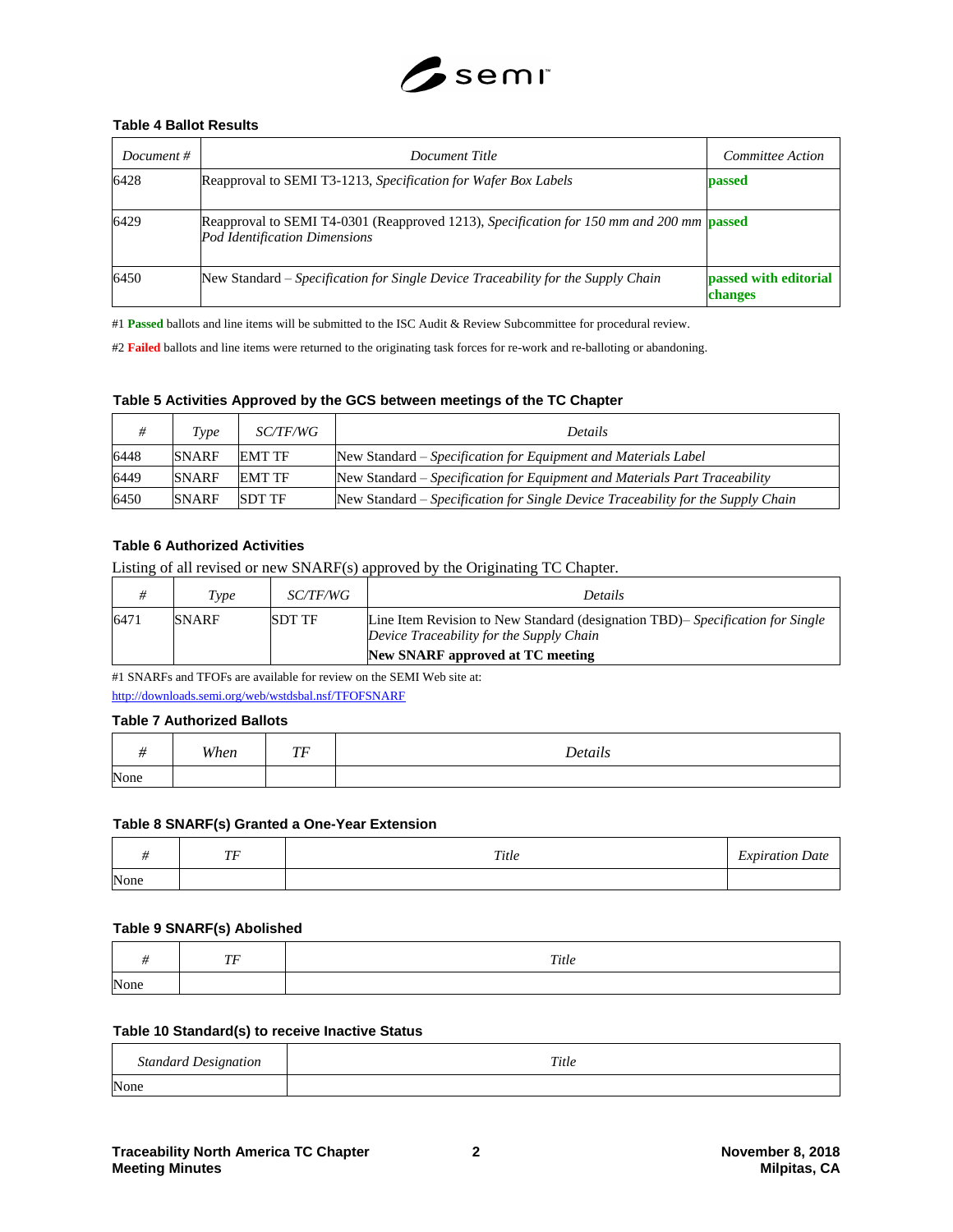

#### **Table 11 New Action Items**

| $\overline{11}$<br>ftem # | Assigned to | Details |
|---------------------------|-------------|---------|
| <b>NONE</b>               |             |         |

#### **Table 12 Previous Meeting Action Items**

| $\overline{\phantom{a}}$<br>Item $#$ | Assigned to | Details |
|--------------------------------------|-------------|---------|
| <b>NONE</b>                          |             |         |

#### **1 Welcome, Reminders, and Introductions**

Yaw Obeng (NIST) called the meeting to order at 15:36PM. The meeting reminders on antitrust issues, intellectual property issues and holding meetings with international attendance were reviewed. Attendees introduced themselves.

#### **Attachment 01: SEMI Standards Required Elements.ppt**

#### **2 Review of Previous Meeting Minutes**

2.1 The TC Chapter reviewed and approved the minutes of the previous SEMICON West 2018 Standards meeting.

**Motion:** To approve minutes as written

**By / 2nd:** Dave Huntley (PDF Solutions) / Ron Leckie (Infras-Advisors)

**Discussion:** None

**Vote:** 8/0. Motion passed.

#### **Attachment 02**: **NA Traceability TC Meeting Minutes (July 2018).pdf**

#### **3 SEMI Standards Staff Report**

3.1 Inna Skvortsova (SEMI) gave the SEMI Staff Report. Of note:

*SEMI Global 2018 Calendar of Events*

- o SEMICON Europa (November 13-16, 2018, Munich, Germany)
- o SEMICON Japan (December 12-14, 2018, Tokyo, Japan)

*SEMI Global 2019 Calendar of Events*

- o SEMICON Korea (January 23-25, 2019), Seoul, Korea
- o MEMS and Sensor Industry Group (February 19-20, Monterey, California)
- o SEMICON China (March 20-22, Shanghai, China)
- o SEMICON Southeast Asia (May 7-9, Kuala Lumpur, Malaysia)
- o SEMICON West (July 9-11, San Francisco, California)

*Upcoming North America Meetings* 

- o NA Standards Spring 2019 Meetings (April 1-4, 2019, SEMI HQ, Milpitas, California)
- o SEMICON West 2019 Meetings (July 8-11, 2019, San Francisco, California)
- o NA Standards Fall 2019 Meetings (November 4-7, 2019, SEMI HQ, Milpitas, California)

*Letter Ballot Critical Dates for NA Standards meetings*

o Cycle 8-18: due Oct 12 / Voting Period: Oct 26 – Nov 26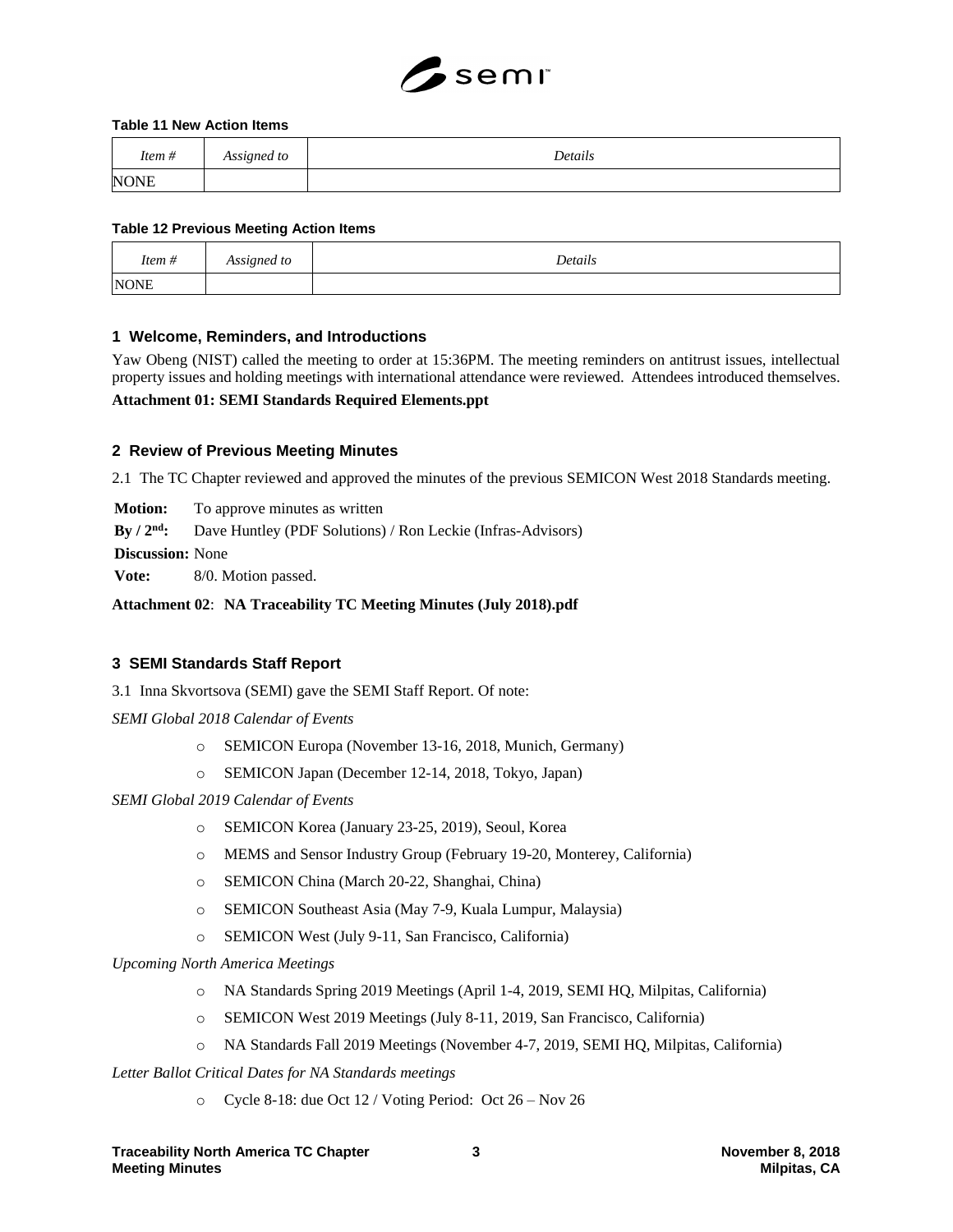

- o Cycle 9-18: due Nov 14/ Voting Period: Nov 28 Dec 28
- o Cycle 1-19: due Jan 3 / Voting Period: Jan 16 Feb 16
- o Cycle 2-19: due Feb 1 / Voting Period: Feb 15 March 18
- o Cycle 3-19: due March 12 / Voting Period: March 26-April 25

<http://www.semi.org/en/Standards/Ballots>

• SEMI Standards Publications

| Cycle            | <b>New</b>       | <b>Revised</b> | <b>Reapproved</b> | Withdrawn        |
|------------------|------------------|----------------|-------------------|------------------|
| <b>July 2018</b> | $\boldsymbol{0}$ | 3              | 21                | $\boldsymbol{0}$ |
| August 2018      | $\mathfrak{2}$   | 11             | 4                 | $\boldsymbol{0}$ |
| September 2018   | $\boldsymbol{0}$ | 8              | 1                 | $\boldsymbol{0}$ |
| October 2018     | 7                | 8              | 12                | $\boldsymbol{0}$ |

| Cycle        | <b>Designation</b> | <b>Title</b>                                                                                                                           | <b>Committee</b> | <b>Region</b> |
|--------------|--------------------|----------------------------------------------------------------------------------------------------------------------------------------|------------------|---------------|
| October 2018 | <b>SEMI PV85</b>   | Practice for Metal Wrap Through (MWT) Back<br>Contact Photovoltaic (PV) Module Assembly                                                | Photovoltaic     | <b>CH</b>     |
| October 2018 | <b>SEMI PV86</b>   | Specification<br>Silicon<br>for<br>Crystalline<br>Photovoltaic Module Dimensions                                                       | Photovoltaic     | <b>CH</b>     |
| October 2018 | <b>SEMI PV87</b>   | Test Method for Peeling Force Between<br>Electrode and Ribbon/Back Sheet                                                               | Photovoltaic     | <b>CH</b>     |
| October 2018 | <b>SEMI PV88</b>   | Test Method for Determination of Hydrogen in<br>Photovoltaic (PV) Polysilicon by Inert Gas<br><b>Fusion Infrared Absorption Method</b> | Photovoltaic     | CH.           |

Total SEMI Standards in portfolio: 996. Includes 252 Inactive Standards

- New Forms, Regulations & Procedure Manual
	- o New version of *Regulations* (June 8, 2018)
	- o New version of *Procedure Manual* (June 8, 2018)
	- o New TFOF & SNARF
	- o New Ballot Review Templates
	- o [www.semi.org/standards](http://www.semi.org/standards)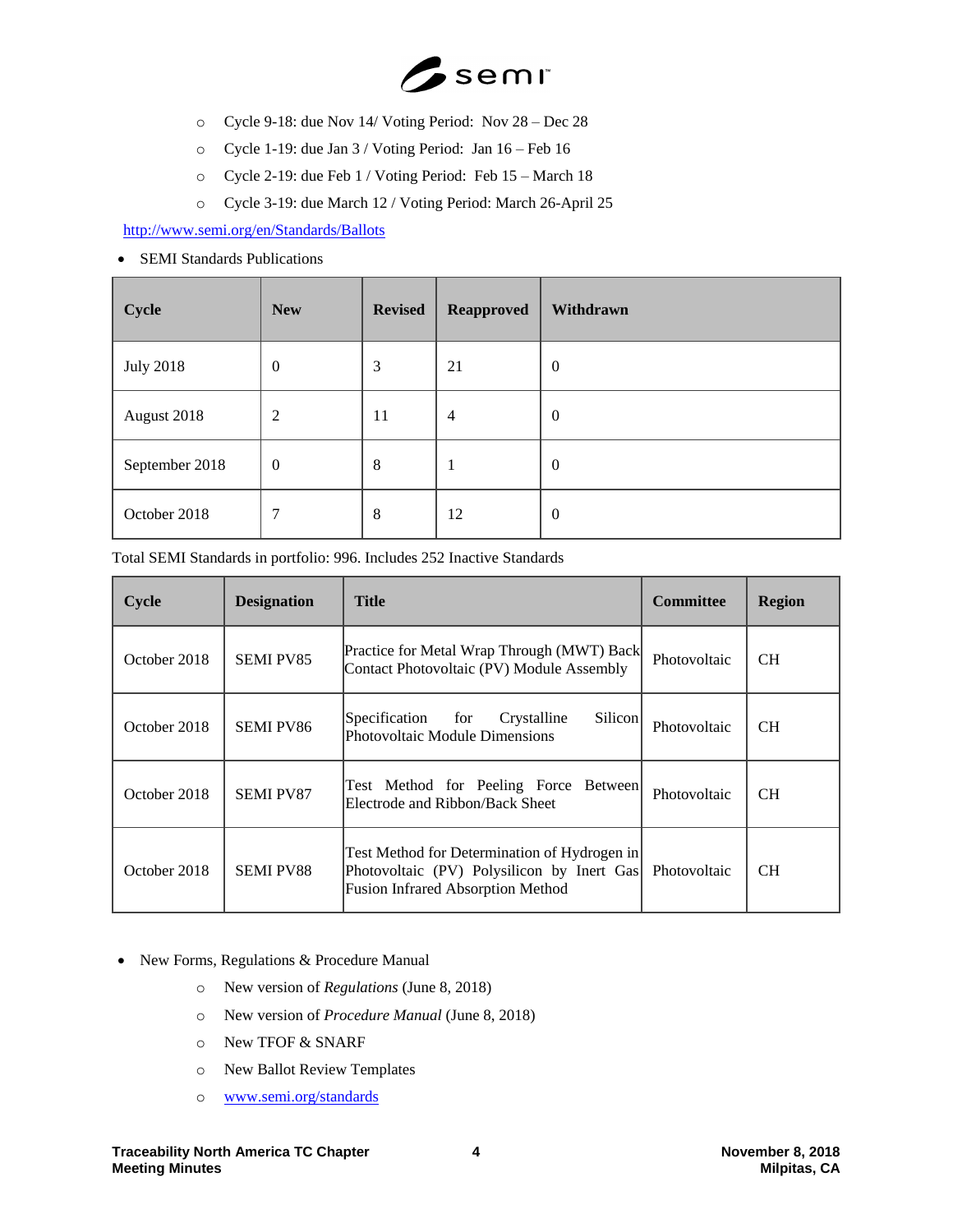

- Bottom left, under **Resources**!
- Rules for Handling of Trademark (Regulations § 16.4)
	- o Sections 16.4.1 and 16.4.4 of the recently revised of the Regulations contain requirements for the use of trademarks in published Documents.
	- o Existing Documents have been found that contain trademarks for items such as materials, software protocols, and equipment.
	- o All TC Chapters should review their Documents **at the time a revision or reapproval ballot** is planned to determine if a trademark is used and, if so, whether its use is justified, properly represented, and that a footnote references the trademark owner.
	- o Failure to do so could jeopardize ballot approval.
- *SNARF(s) and TFOF Approved by GCS in between TC Chapter Meetings*
	- o SNARF for New Standard Specification for Equipment and Materials Label
		- $\blacksquare$  SNARF#6448
		- Authorized by GCS 8/22/2018
	- o SNARF for New Standard Specification for Equipment and Materials Part Traceability
		- **■** SNARF#6449
		- Authorized by GCS 8/22/2018
	- o SNARF for New Standard Specification for Single Device Traceability for the Supply Chain;
		- SNARF#6450 & ballot submission for Cycle 7-2018
		- Authorized by GCS 8/22/2018
- *SNARF 3 year status TC Chapter may grant a one-year extension:*

## o **None**

- *SNARFs to abolish at I&C TC meeting:*
	- o **None**
- *Nonconforming Titles*
	- o **None**

NOTE: Refer to Procedure Manual (PM) Appendix Table A4-1 and A4-2

| Documents due for 5 Year Review<br>$\bullet$ |
|----------------------------------------------|
|----------------------------------------------|

| <b>Name</b>              | <b>Due for Review</b> | Title                                                        |
|--------------------------|-----------------------|--------------------------------------------------------------|
| <b>SEMI T3-1213</b>      | 12/13/2018            | Specification for Wafer Box Labels. Ballot passed.           |
| SEMI T4-0301 (Reapproved | 12/13/2018            | Specification for 150 mm and 200 mm Pod Identification       |
| 1213)                    |                       | Dimensions. Ballot passed.                                   |
| <b>SEMI T11-0703</b>     | 10/30/2019            |                                                              |
| (Reapproved 1014)        |                       | Specification for Marking of Hard Surface Reticle Substrates |

## **Attachment 03**: **SEMI Standards Staff Report Traceability TC Nov 2018.ppt**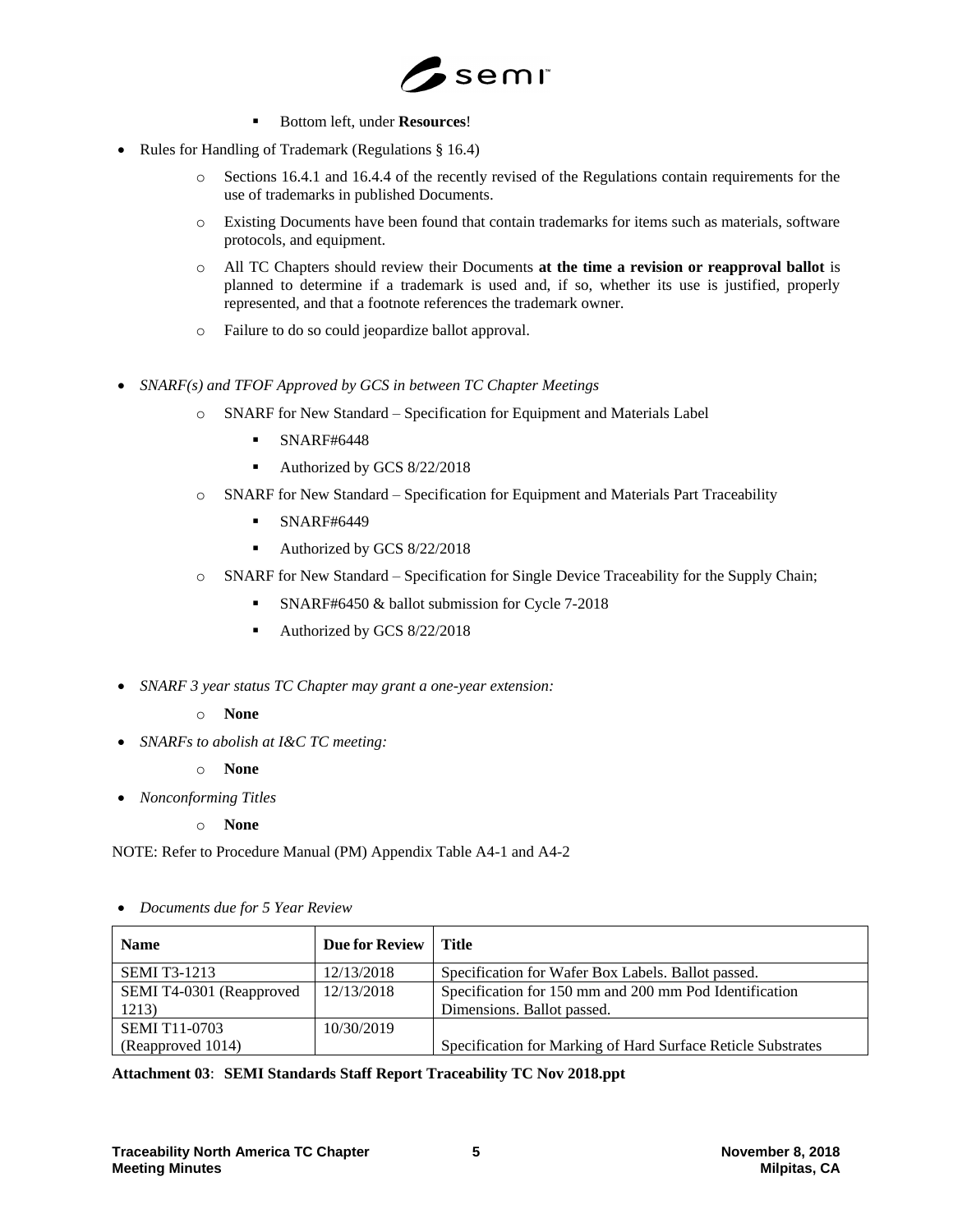

## **4 Liaison Reports**

#### *4.1 Traceability Japan TC Chapter*

Inna Skvortsova (SEMI) reported for the Traceability Japan TC Chapter. Of note:

- Meeting Information
	- **•** Last meeting: December 15, 2017 at the SEMICON Japan 2017 Standards Meetings, Tokyo Big Sight, Tokyo, Japan
	- Next meeting: December 12, 2018 at the SEMICON Japan 2018 Standards Meetings. Tokyo Big Sight, Tokyo, Japan
- Traceability Japan TC Chapter Leadership (no changes)
	- o Yoichi Iga (Toshiba)
	- o Hirokazu Tsunobuchi (Keyence)
- **Announcements** 
	- o Workshop for Traceability Standards Activities to Support Supply Chain Integration
		- o Date & Time: Wed, December 12, 11:00-12:40
		- o Venue: Conference Tower, Tokyo Big Sight, Tokyo, Japan
		- o Items in the program:
			- Opening remarks by Japan TC Chapter co-chair (Yoichi Iga / Toshiba)
			- (Single Device Traceability TF) Explanation of Ballot #6450 by Dave Huntley / PDF Solutions
			- (Equipment & Materials Traceability TF) Explanation of Document #6448 / #6449 by Doug Suerich / The Peer Group
			- Q&A and exchanging ideas with participants
			- Closing remarks by Japan TC Chapter co-chair (Hirokazu Tsunobuchi / Keyence)

#### • Ballot Results

| Doc#        | <b>Document Title</b>                                                                                                                          | <b>TC Chapter Action</b>                  |
|-------------|------------------------------------------------------------------------------------------------------------------------------------------------|-------------------------------------------|
| 6203        | Reapproval of SEMI T22-0212: "Specification for Traceability<br>by Self Authentication Service Body and Authentication<br>Service Body"        | <b>Passed.</b> as balloted                |
| 6244*       | Reapproval of SEMI T10-0701 (Reapproved 0912): "Test<br>Method For The Assessment Of 2d Data Matrix Direct Mark<br>Quality"                    | <b>Passed, as balloted</b>                |
| 6246*       | Reapproval of SEMI T17-0706 (Reapproved 0812):<br>"Specification Of Substrate Traceability"                                                    | <b>Passed, as balloted</b>                |
| 6247*       | Reapproval of SEMI T18-1106 (Reapproved 0812):<br>"Specification of Parts And Components Traceability"                                         | <b>Passed, as balloted</b>                |
| 6293        | Line Item Revision to SEMI T15-0812: "General Specification<br>of Jig ID: Concept" with title change to "Specification for Jig ID:<br>Concept" |                                           |
| Line Item 1 | Change nonconforming title                                                                                                                     | <b>Passed, as balloted</b>                |
| Line Item 2 | Add section title to meet the requirement which is specified<br>section 3.2 of Procedure Manual                                                | <b>Passed</b> , with editorial<br>changes |

NOTE: \*marked document are originated from North America.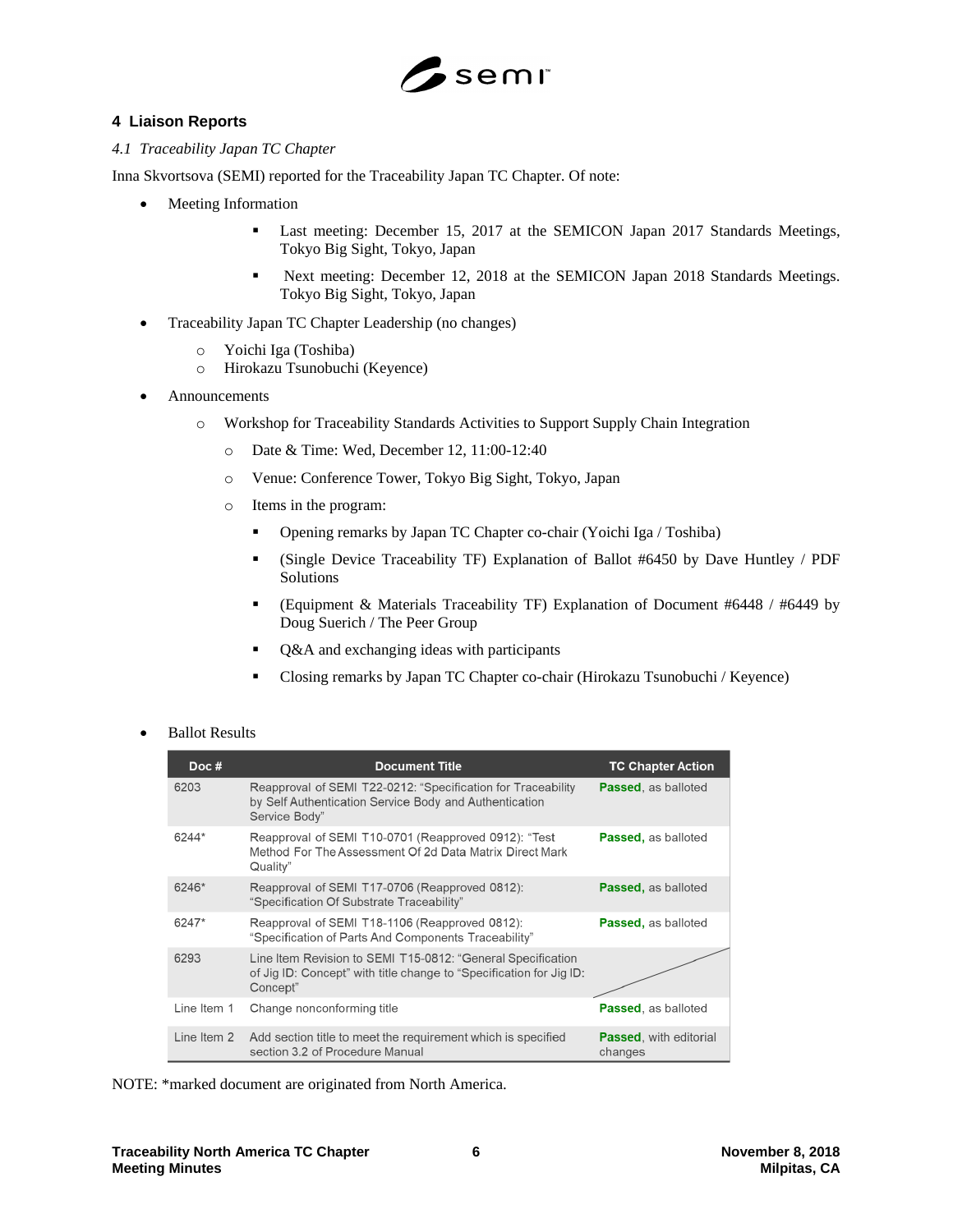

## • Activities Approved via GCS between Meetings

| Doc# | Type                                                   | <b>SC/TF/CFG</b>                                     | <b>Title/Details</b>                                                                                                                                                                                                                                                                                                                                                                                                                                                                                                                               |
|------|--------------------------------------------------------|------------------------------------------------------|----------------------------------------------------------------------------------------------------------------------------------------------------------------------------------------------------------------------------------------------------------------------------------------------------------------------------------------------------------------------------------------------------------------------------------------------------------------------------------------------------------------------------------------------------|
| 6293 | <b>SNARF</b><br>and<br><b>Ballot</b><br>Submis<br>sion | 5 Year<br><b>Review TF</b>                           | Line Item Revision to SEMI T15-0812 "General Specification of<br>Jig ID: Concept" with non-conforming title change to<br>"Specification for Jig ID: Concept"<br>- Approved and authorized for ballot in voting Cycle 8-2017<br>by GCS on 10/13/2017                                                                                                                                                                                                                                                                                                |
| 6245 | Withdra<br>wal of<br><b>SNARF</b>                      | 5 Year<br><b>Review TF</b><br>under NA TC<br>Chapter | Reapproval of SEMI T15-0812, General Specification Of Jig Id:<br>Concept<br>- Prepared by the 5 Year Review Task Force, under the<br>Traceability North America TC Chapter. During the preparation of<br>the ballot draft of Reapproval of SEMI T15-0812, it was found out<br>that the document was originally developed by the Traceability<br>Japan TC Chapter and also needs some corrections. So, a new<br>SNARF for Line Item Revision to SEMI T15-0812 is proposed by<br>the Japan TC Chapter as above.<br>$-$ Approved by GCS on 10/13/2017 |

- Authorized Activities
	- o **None**
- Authorized Ballots
	- o **None**
- Abolished SNARF(s)
	- o **None**
- Documents due for 5-Year Review

| <b>Designation</b>   | <b>Standard Title</b>                                                                                                                                                                    | <b>Action By</b> | Assigned to      |
|----------------------|------------------------------------------------------------------------------------------------------------------------------------------------------------------------------------------|------------------|------------------|
| <b>SEMI T21-0314</b> | Specification for Organization Identification by<br>Digital Certificate Issued from Certificate Service<br>Body (CSB) for Anti-Counterfeiting Traceability<br>in Components Supply Chain | Spring<br>2019   | 5 Year Review TF |

• Task Force Highlights

o **None**

- For additional information, please contact SEMI Japan staff:
	- o Chie Yanagisawa [cyanagisawa@semi.org](mailto:cyanagisawa@semi.org)

## **Attachment 04: Japan Traceability TC Report (Nov 2018).ppt**

## **5 Ballot Review**

NOTE 1: TC Chapter adjudication on ballots reviewed is detailed in the Audits & Review (A&R) Subcommittee Forms for procedural review. The A&R forms are available as attachments to these minutes. The attachment number for each balloted document is provided under each ballot review section below.

#### *5.1 Ballot #6428*

The TC Chapter reviewed the Document #6428, Reapproval to SEMI T3-1213, *Specification for Wafer Box Labels*

The ballot **passed** TC review as balloted and will be submitted to the ISC A&R for procedural review. Details can be found in the attached Procedural Review file.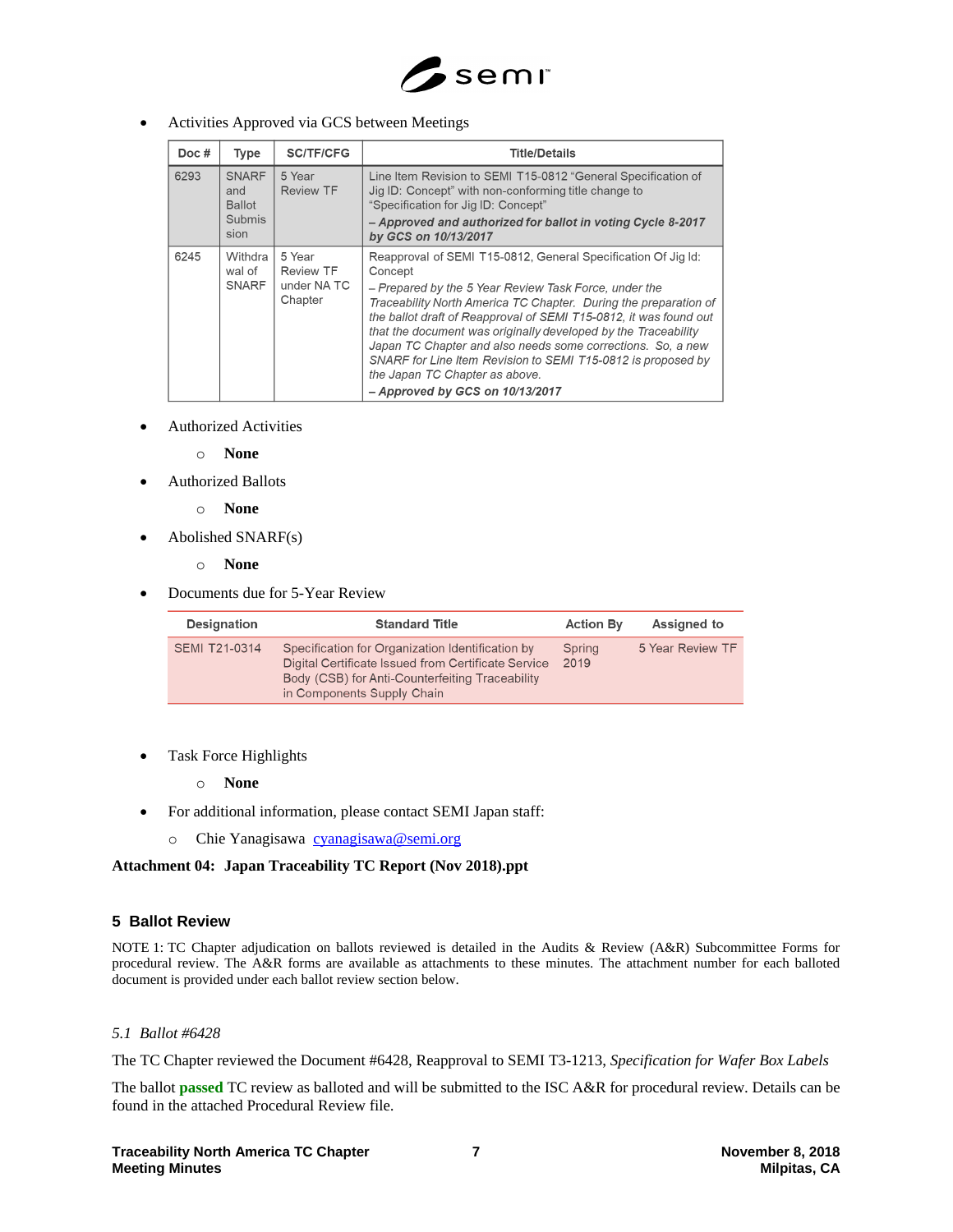

| <b>Motion:</b>                  | Document #6428 is not a Safety Document, when all safety-related information is removed,<br>Document is still technically sound and complete. |
|---------------------------------|-----------------------------------------------------------------------------------------------------------------------------------------------|
| By $/ 2nd$ :                    | Albert Fuchigami (PEER Group) / Dave Huntley (PDF Solutions)                                                                                  |
| <b>Discussion:</b> None.        |                                                                                                                                               |
| Vote:                           | 8-0. Motion passed.                                                                                                                           |
| <b>Motion:</b>                  | Forward Document # 6428 to the ISC A&R for procedural review as balloted.                                                                     |
| $\mathrm{By}/2^{\mathrm{nd}}$ : | Albert Fuchigami (PEER Group) / Dave Huntley (PDF Solutions)                                                                                  |
| <b>Discussion:</b> None.        |                                                                                                                                               |
| Vote:                           | 8 -0. Motion passed.                                                                                                                          |

## **Attachment 05: 6428\_Procedural Review**

## *5.2 Ballot #6429*

The TC Chapter reviewed the Document #6429, Reapproval to SEMI T4-0301 (Reapproved 1213), *Specification for 150 mm and 200 mm Pod Identification Dimensions*

The ballot **passed** TC review as balloted and will be submitted to the ISC A&R for procedural review. Details can be found in the attached Procedural Review file.

| <b>Motion:</b>                 | Document #6429 is not a Safety Document, when all safety-related information is removed,<br>Document is still technically sound and complete. |
|--------------------------------|-----------------------------------------------------------------------------------------------------------------------------------------------|
| $By / 2nd$ :                   | Albert Fuchigami (PEER Group) / Dave Huntley (PDF Solutions)                                                                                  |
| <b>Discussion:</b> None.       |                                                                                                                                               |
| Vote:                          | 8-0. Motion passed.                                                                                                                           |
| <b>Motion:</b><br>$By / 2nd$ : | Forward Document # 6429 to the ISC A&R for procedural review as balloted.<br>Albert Fuchigami (PEER Group) / Dave Huntley (PDF Solutions)     |

**Discussion:** None.

**Vote:** 8 -0. Motion passed.

## **Attachment 06: 6429\_Procedural Review**

## *5.3 Ballot #6450*

The TC Chapter reviewed the Document #6450, New Standard – *Specification for Single Device Traceability for the Supply Chain*

The ballot **passed** TC review with editorial changes and will be forwarded to the ISC A&R SC for procedural review. Details can be found in the attached Procedural Review file.

**Motion:** Document # 6450 is not a Safety Document, when all safety-related information is removed, Document is still technically sound and complete.

**By / 2nd:** Albert Fuchigami (PEER Group) / Dave Huntley (PDF Solutions)

**Discussion:** None.

**Vote:** 8-0. Motion passed.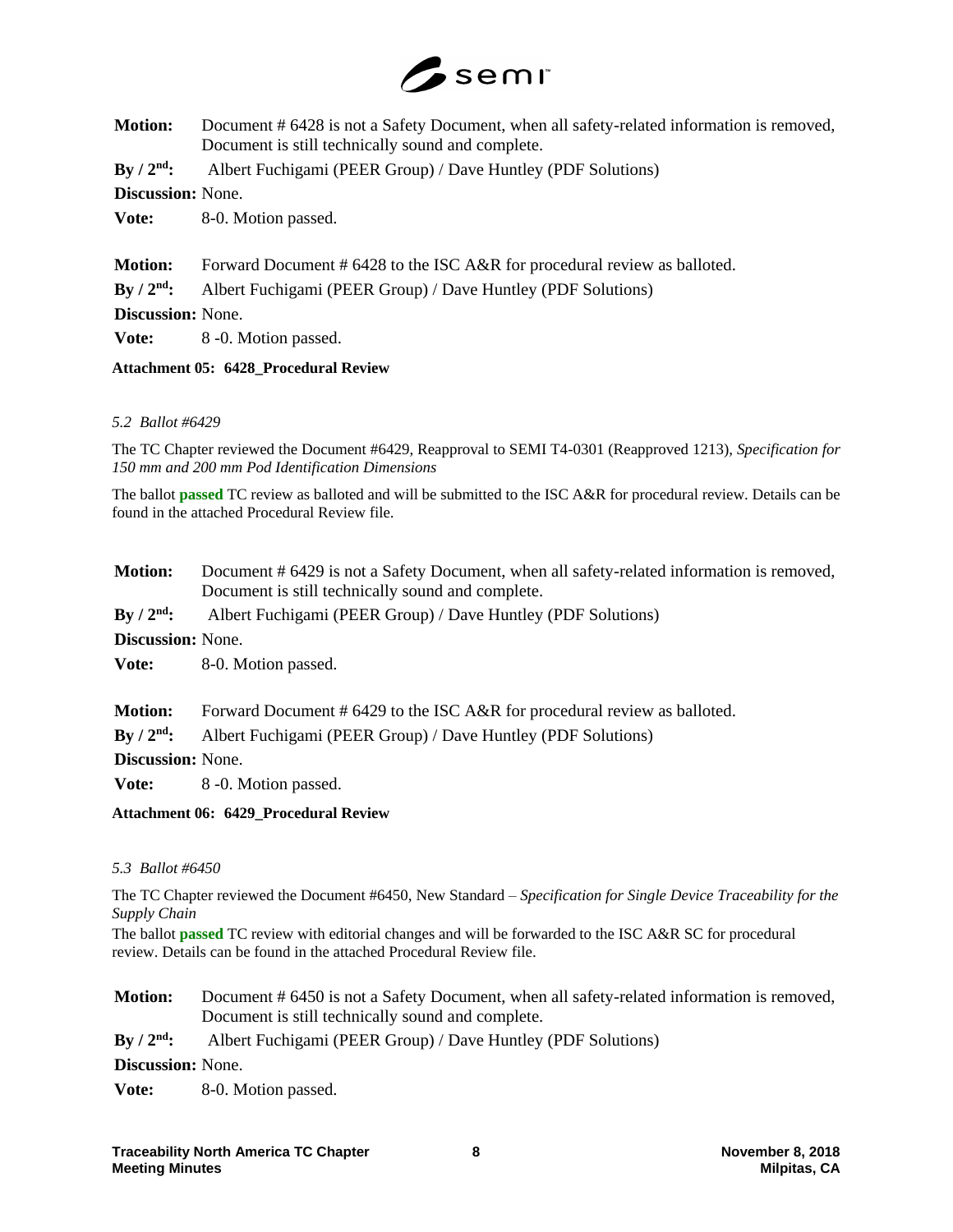

**Motion:** Forward Document # 6450 to the ISC A&R for procedural review as balloted.

**By / 2nd:** Albert Fuchigami (PEER Group) / Dave Huntley (PDF Solutions)

**Discussion:** None.

**Vote:** 8 -0. Motion passed.

**Attachment 07: 6450\_Procedural Review**

## **6 Subcommittee and Task Force Reports**

## *6.1 Single Device Traceability (SDT) Task Force Report*

Dave Huntley (PDF Solutions) reported for the SDT Task Force. Of note:

- Leadership Change
	- o None
- Ballot Adjudication (expected to pass with editorial changes)
	- o 6450, New Standard: Specification for Single Device Traceability for the Supply Chain
- New SNARF(s)
	- o Line Item Revision to New Standard (designation TBD)– Specification for Single Device Traceability for the Supply Chain
		- To incorporate technical feedback received during balloting doc #6450
- Upcoming work proposal for new anticounterfeiting Standard
	- o SNARF authorization planned for Spring 2019 Standards Meetings or earlier via GCS
	- o To evaluate T21 as related to new proposed standard for anticounterfeiting
- Educational Workshop will present SDT TF purpose and ballot proposals along with EMT TF at SEMICON Japan 2018

## **Attachment 08: SDT Task Force report Nov. 2018.PPT**

## *6.2 Equipment and Materials Traceability (EMT) Task Force Report*

Albert Fuchigami (PEER Group) and Eric Bruce (Samsung) reported for the EMT Task Force. Of note:

- Leadership Change / Ballot Adjudication / New SNARF(s)
	- o None
- Upcoming ballots (Spring 2019 Meetings)
	- o 6448 New Standard: Specification for Equipment and Materials Part Labels
	- o 6449 New Standard: Specification for Equipment and Materials Part Traceability
- Ongoing work on draft Ballots focusing on #6448 first
	- o Look at IDM requirements as a starting point
	- o What needs to be supported for 'grandfathered' requirements.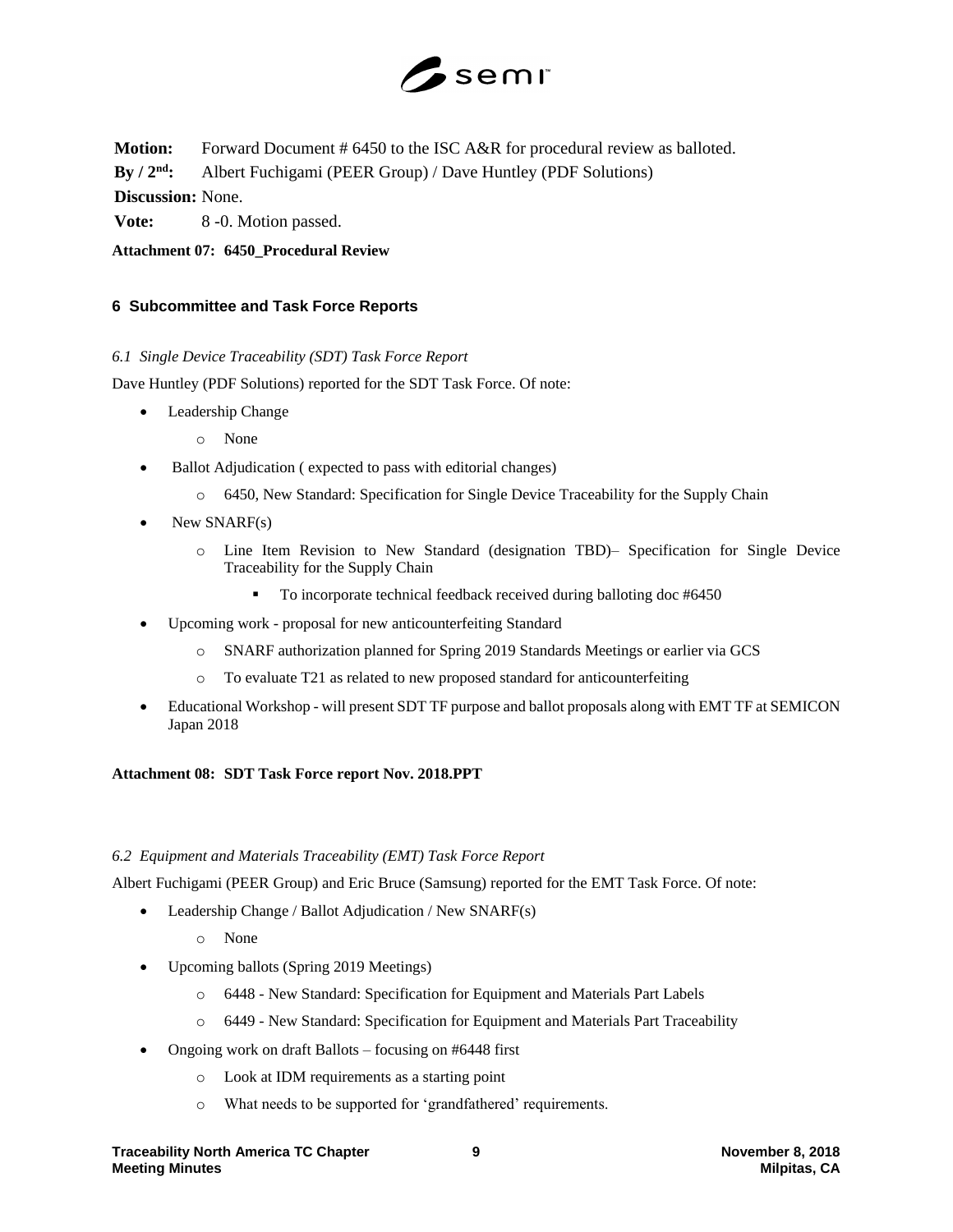

- o What needs to be handled forward looking
- o Looking for other IDM input (Specifically someone at Intel they have lots of existing standards related to topic – example RossettaNet) Would like to make sure their requirements are incorporated.
- o Looking for contacts who etches parts to understand best practices. (2D identifications)
- Educational Workshop- will present EMT TF purpose and ballot proposals along with SDT TF at SEMICON Japan 2018

## **Attachment 09: EMT TF Report Nov 2018.PPT**

## *6.3 Traceability FIrve Year Review Task Force Report*

- No report presented at TC. Upcoming activities of note:
	- o SEMI T11-0703*, Specification for Marking of Hard Surface Reticle Substrates*
		- **Review planned at SEMICON West 2019**

## **7 Old Business**

#### *7.1 Standards due for Five-Year Review.*

Inna Skvortsova addressed the TC Chapter on this topic. Of note:

| <b>Name</b>          | Due for<br>Review | Title                             | <b>Status</b>                |
|----------------------|-------------------|-----------------------------------|------------------------------|
| <b>SEMI T11-0703</b> | 10/30/2019        | Specification for Marking of Hard | To be reviewed by 5Yr Review |
| (Reapproved 1014)    |                   | <b>Surface Reticle Substrates</b> | TF at SEMICON West 2019      |

## 7.2 *SNARFs Approaching 3-Year Review*

The TC Chapter reviewed SNARFs approaching 3-year project period.

• No SNARFs received extended period.

## **8 New Business**

*8.1 New TFOFs Approval*

- *None*
- *8.2 New SNARFs Approval*

TC Chapter reviewed and approved draft SNARF(s) for Line Item Revision to New Standard (designation TBD)– *Specification for Single Device Traceability for the Supply Chain,* prepared by SDT Task Forces

| <b>Motion:</b>           | Move to approve new SNARF for Line Item Revision to New Standard (designation TBD)–<br>Specification for Single Device Traceability for the Supply Chain |
|--------------------------|----------------------------------------------------------------------------------------------------------------------------------------------------------|
| $\rm{Bv}/2^{\rm{nd}}$ :  | Dave Huntely (PDF Solutions) / Ron Leckie (Infras-Advisors)                                                                                              |
| <b>Discussion:</b> None. |                                                                                                                                                          |
| Vote:                    | 8/0. Motion passed.                                                                                                                                      |